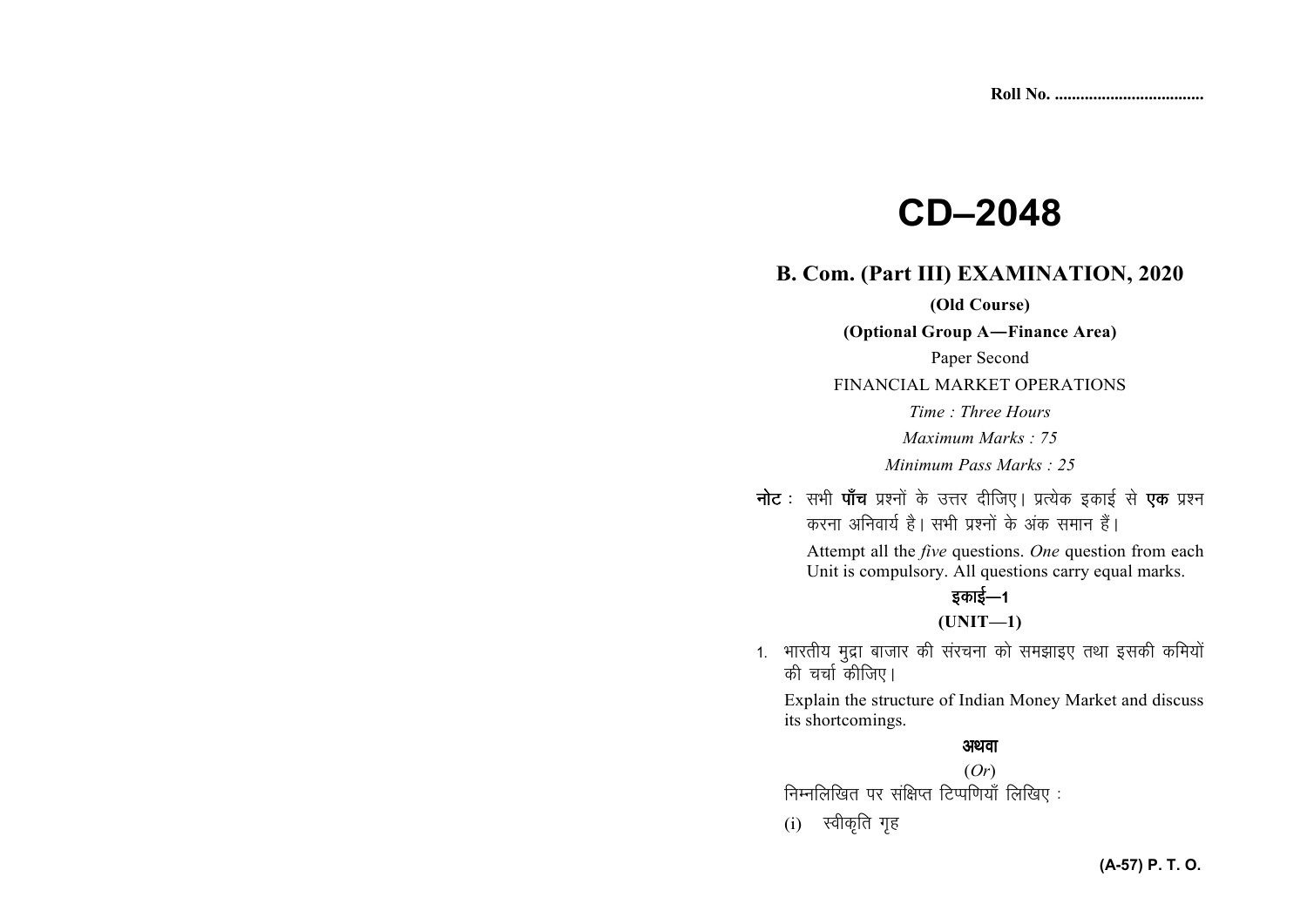$(ii)$  माँग मुद्रा बाजार

(iii) बट्टा गृह

Write short notes on the following :

- (i) Acceptance house
- (ii) Call Money Market
- (iii) Discount house

# डकाई—2

#### **(UNIT—2)**

 $2$  नये निर्गमन बाजार से आपका क्या अभिप्राय है ? द्वितीयक बाजार से यह किस पकार भित्र है ?

What do you mean by New Issue Market ? How does it differ from the secondary market ?

#### अथवा

## (*Or*)

नेशनल स्टॉक एक्सचेंज की स्थापना के क्या उद्देश्य हैं ? इसकी ट्रेडिंग पद्धति एवं सुचकांक का उल्लेख कीजिए।

What are the objectives of formation of NSE ? Also describe the trading mechanism and indices of NSE.

## डकाई—3

## **(UNIT—3)**

3. भारतीय प्रतिभति विनिमय बोर्ड (सेबी) के संगठन, अधिकार, कार्यों तथा उपलब्धियों की विवेचना कीजिए।

Discuss the organisation, power, functions and achievements of Securities Exchange Board of India (SEBI).

#### अथवा

#### (*Or*)

प्रतिभृति अनुबन्ध एवं नियमन अधिनियम, 1956 के प्रमुख प्रावधान बताइए ।

Describe the main provisions of Securities Contract and Regulation Act, 1956.

# डकाई—4

#### **(UNIT—4)**

- 4. निम्नलिखित पर संक्षिप्त टिप्पणियाँ लिखिए:
	- $(i)$  बाजार निर्माता
	- $(ii)$  दलाल
	- $(ii)$  अनिवासी भारतीय

Write short notes on the following :

- (i) Market Maker
- (ii) Broker
- (iii) Non-Resident Indian

#### अथवा

## (*Or*)

निवेश परामर्शदाता कौन है ? निवेश परामर्शदाता के पंजीयन की प्रक्रिया का वर्णन कीजिए।

Who is portfolio consultant ? Explain the registration procedure of portfolio consultant.

# डकाई—5

## **(UNIT—5)**

5. मर्चेण्ट बैंक से आप क्या समझते हैं ? पँजी बाजार के विकास में मर्चेण्ट बैंकों की भूमिका का वर्णन कीजिए।

What do you understand by Merchant Bank ? Explain the role of Merchant Banks in the development of capital market.